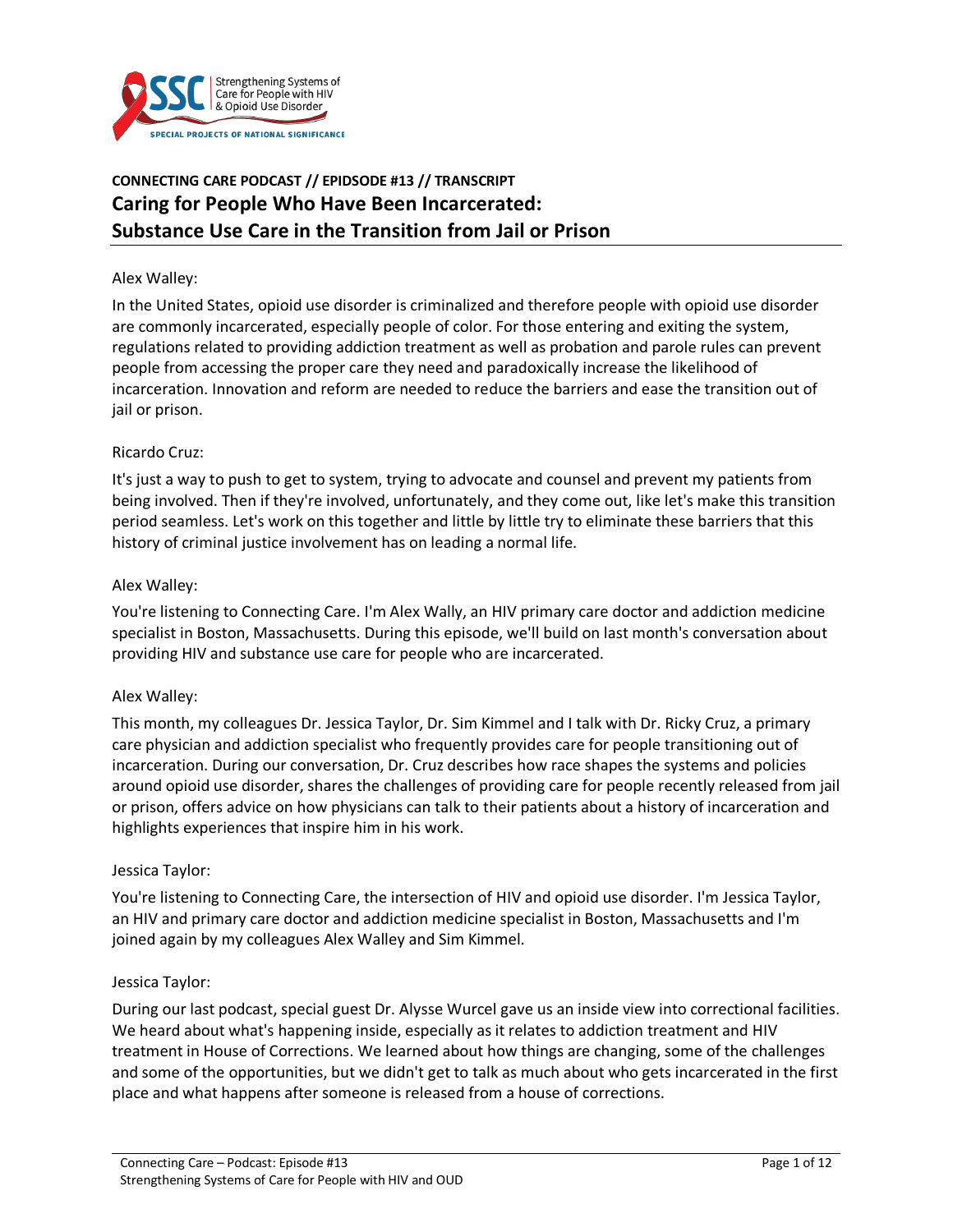# Jessica Taylor:

Today we're thrilled to be able to continue that conversation and have another special guest, our friend and colleague Dr. Ricardo Cruz, an assistant professor of medicine at Boston University School of Medicine who focuses his clinical and teaching on post-incarceration care.

### Jessica Taylor:

Ricky, thank you so much for being here. Welcome.

### Ricardo Cruz:

Thank you, Jess, for the invitation and having me here. I'm very excited to have this conversation.

### Sim Kimmel:

All right. So we're going to get right into this. Ricky, can you tell us a bit about what you do, how you interface with correctional facilities and people who have been incarcerated?

### Ricardo Cruz:

So I'm a primary care physician and addiction specialist. I do the majority of my clinical work at a safetynet hospital, Boston Medical Center. The way I interface with correctional facilities is I have a strong interest in working with individuals, patients, and reintegrating them back into their care after spending time in a correctional institution. So I take care of patients that are transitioning out of incarceration and addressing a lot of their chronic medical conditions.

### Alex Walley:

Ricky, could you talk a little bit about your relationships with the people who run corrections facilities, your discussions with them about how to improve the care of people who are incarcerated both while they're incarcerated and when they're released? As you talk about that, I'm particularly interested in your thoughts about the issue of working inside the system versus working outside the system.

### Ricardo Cruz:

So I do work with a number of folks that work for corrections institutions. I have a working relationship with our colleagues at Suffolk House of Corrections. This is more sort of a relationship to ensure that patients or individuals as they transition out have a solid sort of discharge plan so that they could come to Boston Medical Center and my clinic to reintegrate back into, or to continue their primary care.

### Ricardo Cruz:

In addition to that, we have a strong collaboration with ensuring that our future doctors are trained and taking care of individuals who have criminal justice involvement. This is one topic that really isn't taught in medical school and/or during residency training is how you take care of this vulnerable population. Obviously, we'll get to sort of the complexities and the disparities in healthcare impact this group of individuals. So having a strong relationship with the House of Corrections has been very fruitful in providing an educational experience for our medical students and residents at Boston Medical Center in Boston University School of Medicine.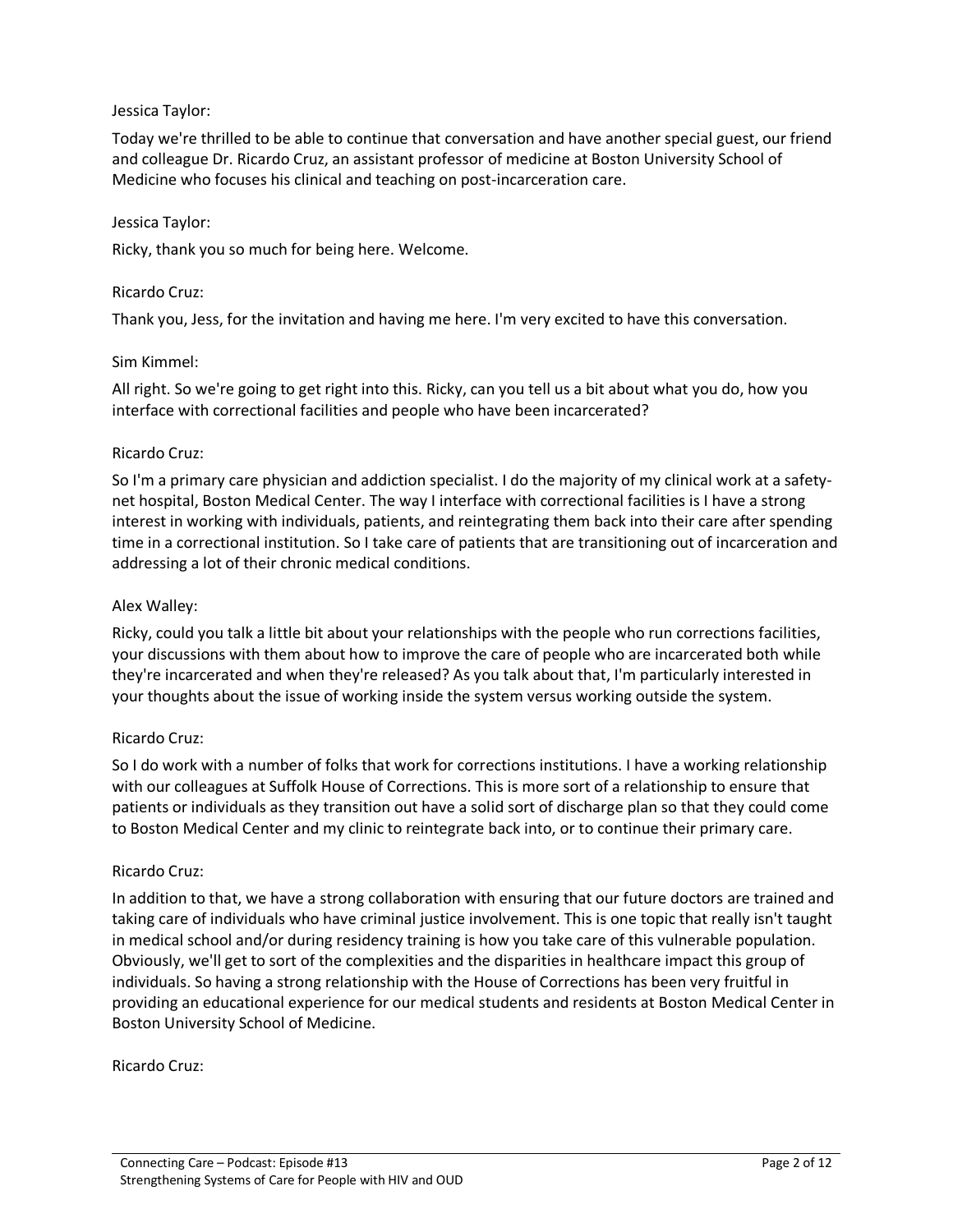I don't provide care within the system. There used to be a clinic at Boston Medical Center called the prerelease assessment and reintegration in the clinic. I would go in along with one of our addiction nurses and we would meet with individuals at House of Corrections who are in the pre-release state. So this is within like three months of being released and these are individuals with addiction and interested in getting care at Boston Medical Center. We would meet these individuals and do addiction intake and we would sort of figure out what their thoughts are in getting care at Boston Medical Center and what they wanted for their addiction treatment. Once they were released, they could come right over to our clinic that was embedded in our office based addiction treatment clinic. We would have a discussion and NDA treatment with medications to treat their substance use disorder, so this could be for opioid use disorder or alcohol use disorder. Mainly, we would initiate buprenorphine for opioids and/or continue naltrexone if this was given prior to release.

# Ricardo Cruz:

So having strong collaboration with the House of Corrections sort of fostered this, sort of program this pre-release case management and assessment piece to our clinic. Then just working very closely with the superintendent there, she's been really sort of adamant about ensuring that future physicians sort of understand the complexities of providing care for this patient population and allowing us to use their site as the experiential experience.

### Jessica Taylor:

Ricky, was there ever any tension around being in collaboration with the system when you're seeing patients and how do you navigate that space as a doctor?

# Ricardo Cruz:

Yeah, that's a great question, Jess. I think this is something that I struggle with every day, because I feel like this system should not exist. This is a system that for a variety of reasons has disproportionately impacted a lot of people, specifically people of color. This is a system that has harmed black and brown people for a number of years now and continues to harm these individuals.

# Ricardo Cruz:

Then when it comes to sort of the addiction perspective, this is a system that has deemed addiction or substance use as a moral failing and as criminalized, a chronic medical illness that I have dedicated my short career thus far to addressing. But nonetheless, the system does exist. There's a huge number of individuals that are tied to this criminal justice system, 2.3 million individuals that are incarcerated in a given time point in this country, an additional four million tied to the system via probation and parole mechanisms. So seven million people are tied to this system.

### Ricardo Cruz:

I guess the good news is that the majority of them are going to ultimately be released from this system or from these correctional institutions. A lot of these individuals are at that age where there is a lot of chronic disease, so high blood pressure, diabetes, asthma, COPD, and they're going to need a primary care doctor. So rather than sort of dismissing the system and saying, "I'm never going to work with the system," I feel like we have to collaborate to ensure that these individuals get the best care possible when they're making that transition, because it's so crucial for them to remain in care.

### Alex Walley: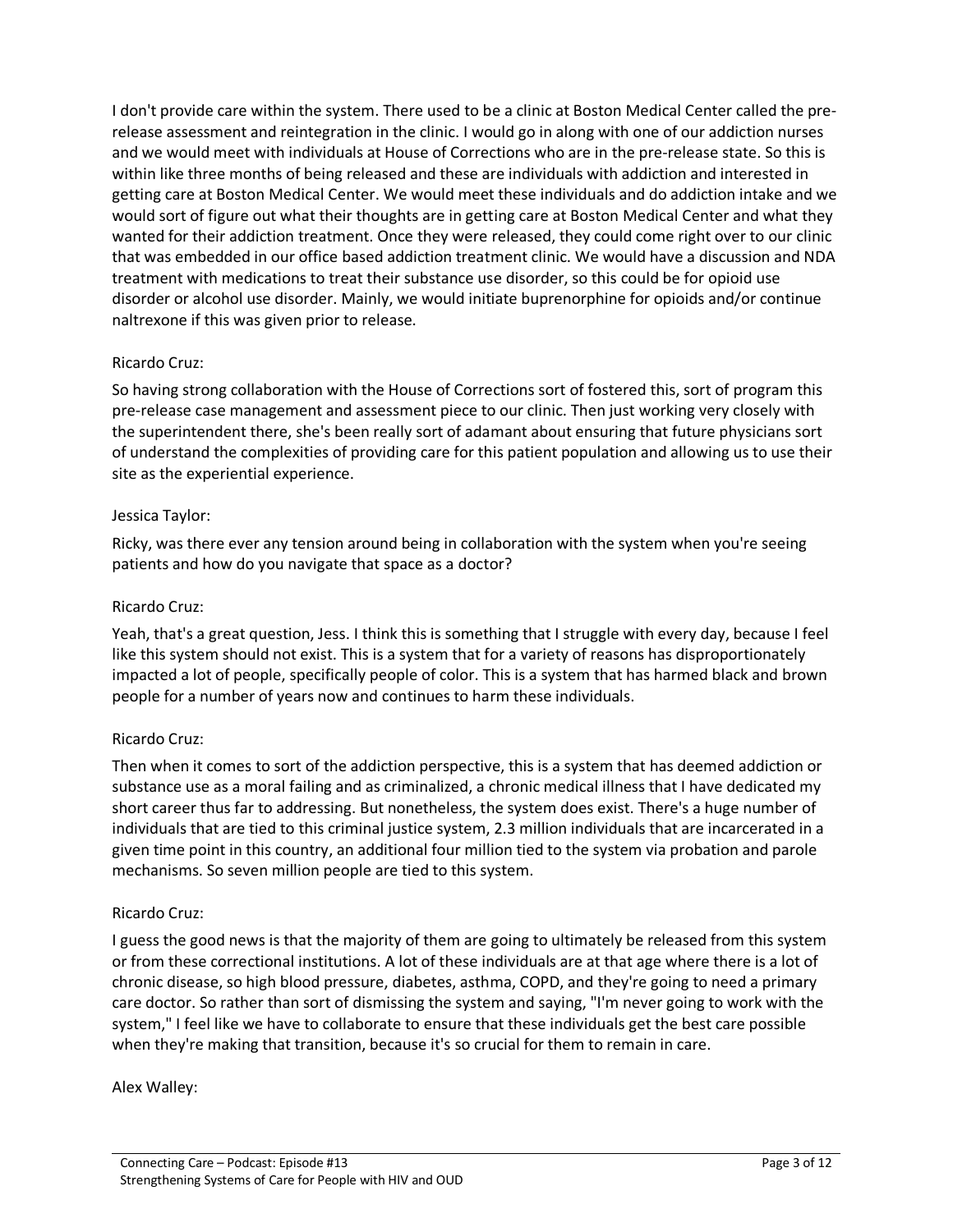It's particularly important and also particularly disappointing with the intersection of race and substance use and how that drives this incarceration system. I mean, that's what sticks out or I think about when I think about my own patients and you kind of talking about your experience and your view on it. It's like not only is addiction stigmatized and criminalized, but it's disproportionately targets people of color, black, Latinx, native people. They're incarcerated at a higher rate, like essentially there's like they don't get a treatment system. They get incarcerated whereas our addiction treatment systems disproportionately are accessible to white people. At least that's been my experience. That's what we see here at BMC. So if we want to try to do something about it, it sounds like what you're saying is we have to engage with this system.

# Ricardo Cruz:

Yeah. We definitely have to engage with the system specifically in Massachusetts. I think things are, are improving. We're still putting folks in jail with addiction or, and for addiction. However, they're now being offered treatment in certain institutions. These are individuals that tend not to engage in care for brighter reasons, obviously, a lot of its stigma and maybe some cultural understanding to treatment.

# Ricardo Cruz:

But in order to sort ensure that the outcomes are good for my patients specifically, my patients of color is I do have to work collaboratively with the institution. I mean, right now in Massachusetts, things are moving in the right direction with regards to having access to treatment for opioid use disorder. There's these pilot programs, but there's a lot of stipulations to these pilot programs. You have to have been engaged in treatment already in the community to get access to treatment if you're going to be incarcerated.

### Ricardo Cruz:

So one thing we can do as addiction specialist is, "Hey, you know what? You might be facing some time in a correctional institution. You're sort of in that pretrial sort of state. Like what have you thought about your addiction? What do you think about how you're going to be treated in this correctional institution? Is there something we can do right now in order to ensure that you get access to treatment in this institution? Because you may not get access if you're not on treatment already and you may have to undergo force withdrawals. So why don't we talk about initiating treatment." So that kind of sort of bypasses some of these stipulations and helps our patients.

### Ricardo Cruz:

Then again, too, like we have to like collaborate or sort of partner with the folks in the criminal justice side. As individuals come out, obviously, they're going to be tied to a probation or parole officer or whatever mechanism they're going to sort of be in for a few months post incarceration. Fortunately, the system still impacts how various medical conditions are treated. They somewhat try to dictate it and have a say in how a patient should be treated specifically when it comes to addiction.

### Ricardo Cruz:

So there's programs before where they would only limit individuals to naltrexone for their addiction treatment. This has happened to me before where I have a patient come see me, recently released from incarceration has opioid use disorder and was stipulated to naltrexone or Vivitrol treatment. The person was not doing well, was having cravings, not really tolerating the medication, having side effects and wanted to get off. From my clinical opinion and expertise, we had discussion and I thought that the best thing for him would be putting him on buprenorphine and started him on that treatment. Unfortunately,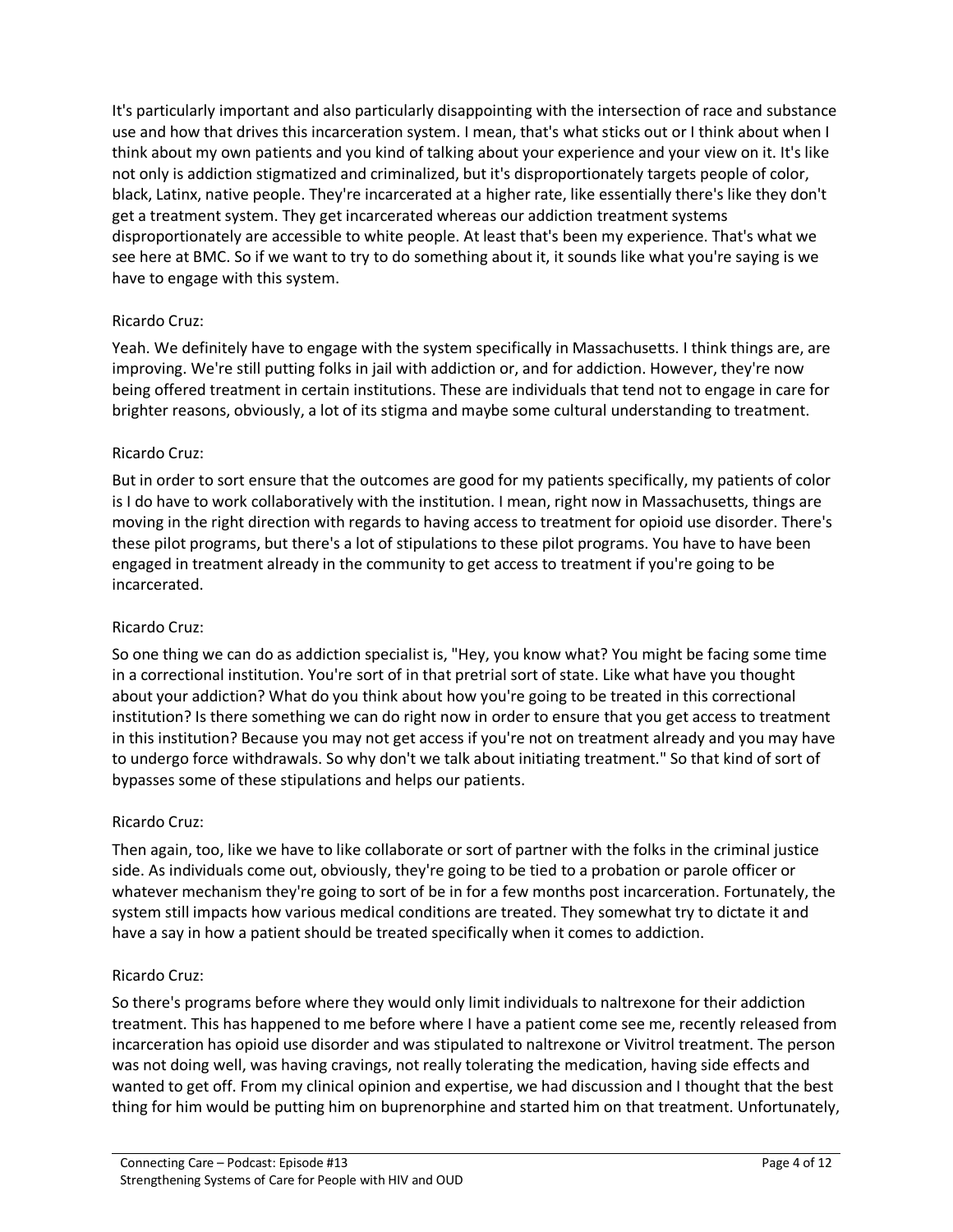given the sort of stipulations of probation/parole requiring urine drug testing, his urine drug testing came back positive for buprenorphine and he was ultimately, he violated his parole or probation requirements and ultimately went back to jail.

# Ricardo Cruz:

This case sort of shows a frustrating part of the criminal justice system and how they can at times sort of step in our lane as clinicians and try to dictate what patients or what individuals should be doing, what kind of treatment they should be doing. But after this particular incident, if I feel like something's not going to go well, if I feel like my patient is after making this treatment decision or switch in treatment, I tend to sort of advocate for the patient. I'll call the probation officer. I'll call the parole officer and be like, "Hey, this is my medical opinion and the patient is willing to make this change. I don't think he should be punished for this and he needs to remand in the community so that we can work on his addiction."

# Ricardo Cruz:

So it's very important to the system is one that is frustrating, but it's one that we need to work with in order to continue to work with our patients and ensure that there's positive outcomes when it comes to addiction.

# Jessica Taylor:

Would it be okay if I just rephrase exactly what you said about the case? Because I know some of our listeners may be less familiar with probation, parole and sort of the medical aspects. So Ricky just described a case where the legal system told the patient that they were required to stay on a specific medicine for opioid use disorder, which is not as effective as our two other medicines for opioid use disorder at preventing overdose death. When the patient saw an addiction specialist who recommended a change, he was reincarcerated. So that if you haven't heard about things like this happening before, they unfortunately do happen across the country and we should all be shocked by that. There is no judge, parole officer, court system that should be making medical decisions like that. In this case, it had a really unfortunate consequence for the patient.

# Jessica Taylor:

So I just wanted to highlight that because that is so shocking. There is no other disease where a judge gets to say for your diabetes you're required to do this medicine, for your blood pressure you have to pick lisinopril not amlodipine. We just don't see this or hear of this for other conditions. It's of course rooted in stigma and bias against people with substance use disorders, which in the criminal justice system has a larger impact and inequitable impact on people of color.

### Ricardo Cruz:

Just to add to that too, Jess, another case of a similar situation is a patient coming to see me and is on naltrexone or Vivitrol and having really severe side of effects, but understands that the stipulation that he needs to remain on this medication and not wanting to come off of it and not wanting to switch and sort of adamant about continuing the medication. This was like a really difficult case because it put me in a sort of an ethical dilemma whether I should continue to give this medication.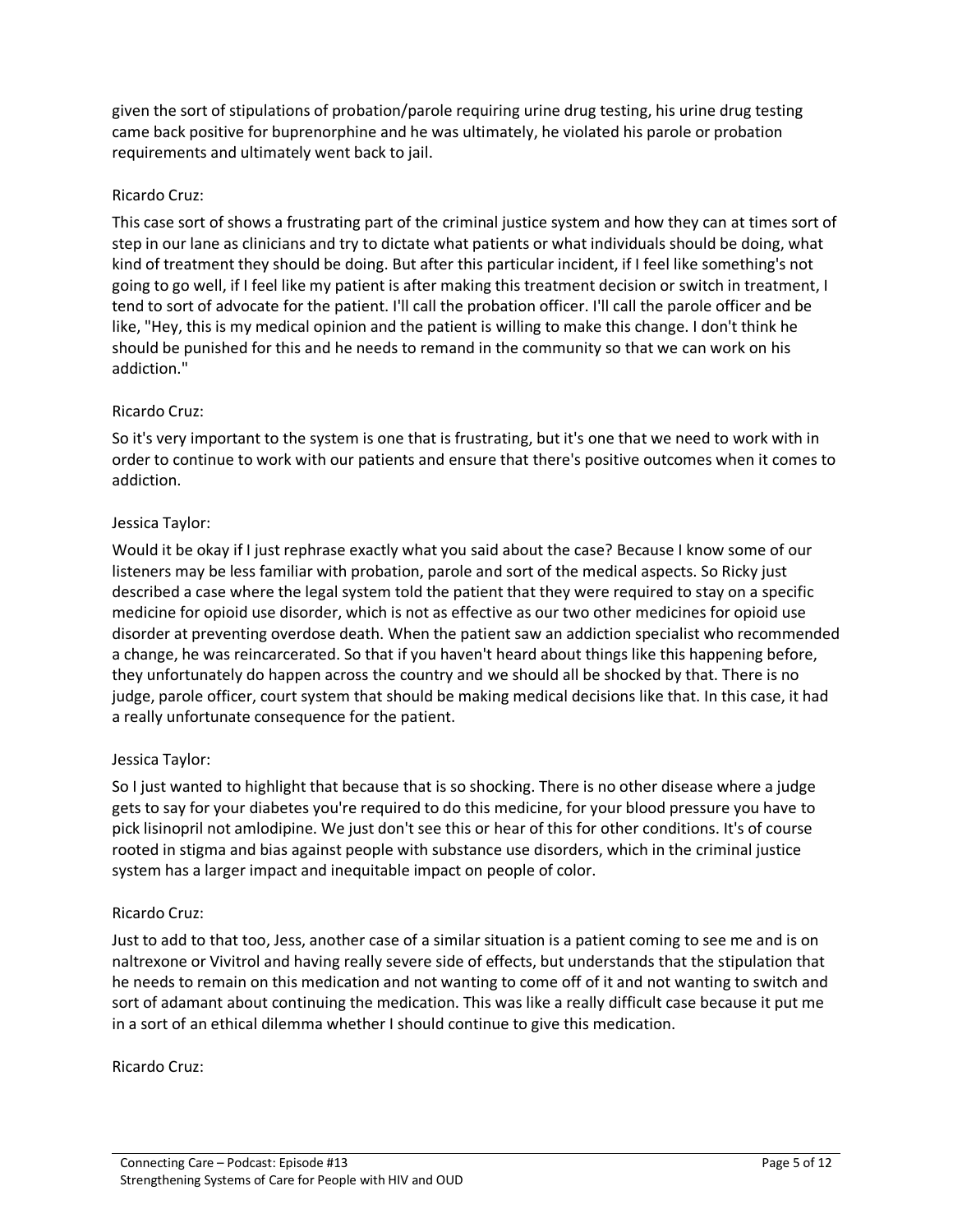The oath that I took in becoming a doctor do no harm and I felt like continuing to do this, even though I was going to prevent other harm by him going back to jail, it just put me in this strange predicament. Ultimately, I had to give this medication and I felt horrible about it because he was not tolerating it.

# Jessica Taylor:

The most extreme case I ever had in my panel was a patient who came to our Bridge Clinic, who did not have a substance use disorder, but had been provided early release in exchange for receiving injectable naltrexone through a program that no longer exists in Massachusetts and came to our addiction clinic and said, "I need my next shot of injectable naltrexone otherwise I have to go back to be incarcerated," but did not have a substance use disorder. So you can pretty quickly see how programs that are coercive around medications lead to people, either getting best-case scenario medicine that is not optimal for them, which is still a very serious bad situation, but worst-case scenario can end up with people being coerced into a treatment that may not even be necessary in the first place.

# Sim Kimmel:

These stories are pretty powerful and just striking how like the tentacles of the correctional system, how it reaches beyond. When you first started talking about these cases, you were talking about someone who wouldn't have access to addiction treatment when they're incarcerated, unless they were on treatment. So you have to counsel some patients that you should try to get on medications, other patients that they, their stipulations that they can't and it just must be so confusing for the patients, confusing for you as the doctor. Just really, really challenging.

# Ricardo Cruz:

Yes, Sam, it is a challenging situation. Fortunately, I work in a clinic with a lot of support, the nurses, social workers that are able to support my patients in this transition and are able to make the call. As much as I can, I'll try to reach out to the probation or parole officer to ensure that they understand what the treatment plan is. But I think having a multi-disciplinary team to help take care of these complex individuals makes it a little bit easier, ensuring that you're doing what's best for the patient. You don't feel alone and just sort of taking on the burden in doing that, but it is a frustrating situation.

# Ricardo Cruz:

Unfortunately, the confusion that patients or the individuals perceive or experience is it's frustrating that I think it contributes to poor health outcomes. I mean, as you can imagine someone who is arrested and charged and sentenced and spends time in a correctional facility and they have an addiction and no longer have access to that substance and then they undergo significant withdrawals, it's a horrible experience just speaking to my patients about withdrawals. Just because they may be sort of in remission while they're incarcerated doesn't mean that they're not going to have that risk of relapse when they come out, which we know the data that shows that the transition period is a huge risk for relapse and overdose.

# Ricardo Cruz:

But this sort of, this experience that these individuals face, I mean, there's a lot of data showing that they may not want to be on treatment once they are finally released from incarceration from a correctional institution. Because they're afraid that I've been incarcerated once already. So my risk of being incarcerated a second time is just as high, is higher. If I'm going to have that risk, I don't want to undergo those withdrawals again, so why beyond treatment. We all know, as addiction specialist, when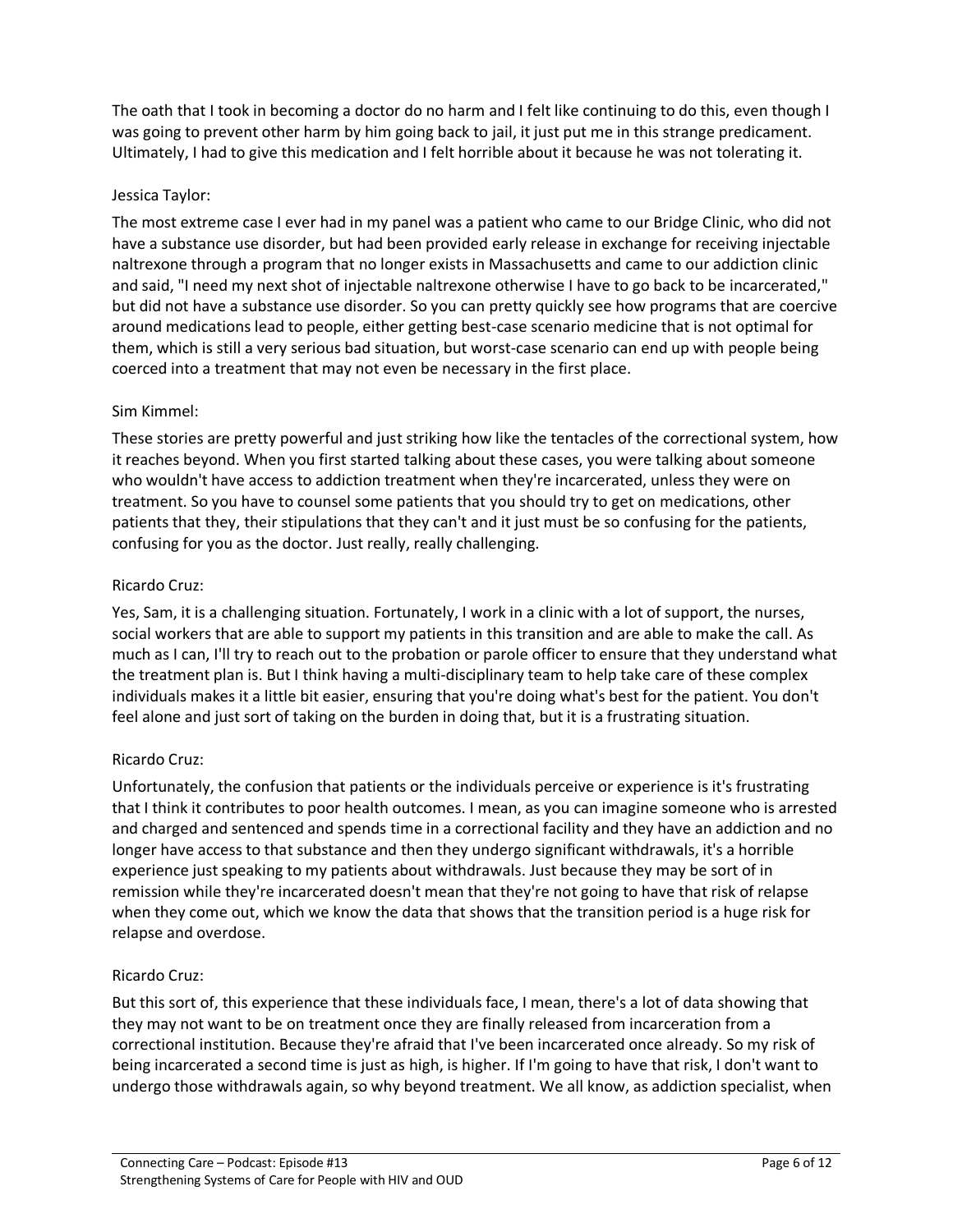someone has a really active substance use and is struggling with their addiction, it puts some increased risk for overdose and ultimately death. So we want these individuals be on treatment.

# Alex Walley:

Ricky, is there a particular patient or case that got you interested in the topic of incarceration and racism that got you started on this path and to have this interest?

# Ricardo Cruz:

Yeah, Alex. 2015, I was about a year of being full-time faculty at our primary care clinic. Obviously, new primary care doc has a lot of open spaces and a lot of, as we're building our patient panel. So I was, I kind of see a trend in sort of my patients. One patient that I saw this specific day in January was a 37 year-old male who was coming into established care. I just assumed there would be sort of a meet and greet your primary care doc and do a journal physical exam, but ended up being one of the toughest patient cases that day under that clinic session.

# Ricardo Cruz:

So he was a 37-year-old black male and as I started trying to build rapport with him and trying to get his story, he basically told me his story that he was actually two weeks out post-incarceration. He spent 17 years of his life. So he's 37, 17 years of his life in a state prison and the past two weeks were not going well. He reported that these were the most horrible two weeks he's ever lived.

# Ricardo Cruz:

This is sort of interesting that he's said that because he's in a correctional institution for 17 years. He was trying to adjust to this new world that he was facing. When he left, TVs were those huge tube TVs or no cell phones and so technology had changed. He was complaining about sort of the traffic and people sort of being mean to each other and just honking. He was trying to transition back to a community where he felt he didn't belong. He was homeless. He was staying with his father. He was sleeping on the couch. Well, he had concerns that he would impact his father's housing because he was a felon, to serious health to be a felon that would potentially impact given what he did would impact his father's housing. So he was only staying there for a short time. He was basically reporting depression, anxiety. He was feeling frustrated about this transition period.

# Ricardo Cruz:

The one thing that sort of shocked me and that took me aback was at this one point in the interview, he felt like he basically told me he wishes that he could just commit another crime so he could go back to jail where life was so much easier. I was thinking like, "Who in the right mind would want to go back to jail?" It just sort of shows that the struggles that individual with criminal justice involvement has to get back on their feet to transition back to community after this prolonged period of incarceration.

# Ricardo Cruz:

He was struggling to get the basic needs, struggling to get housing, struggling to get food, looking for a job. He was not having any luck. This stigma of being a criminal was impacting his future and it just seemed very, he thought that his future was, it was not going to be a bright one. He would rather just go back to a place where he had housing, he had food. Unfortunately, this is sort of like the strange things about criminal justice setting is that social term itself may be addressed for a brief period of time, but this all gets worse upon release, so.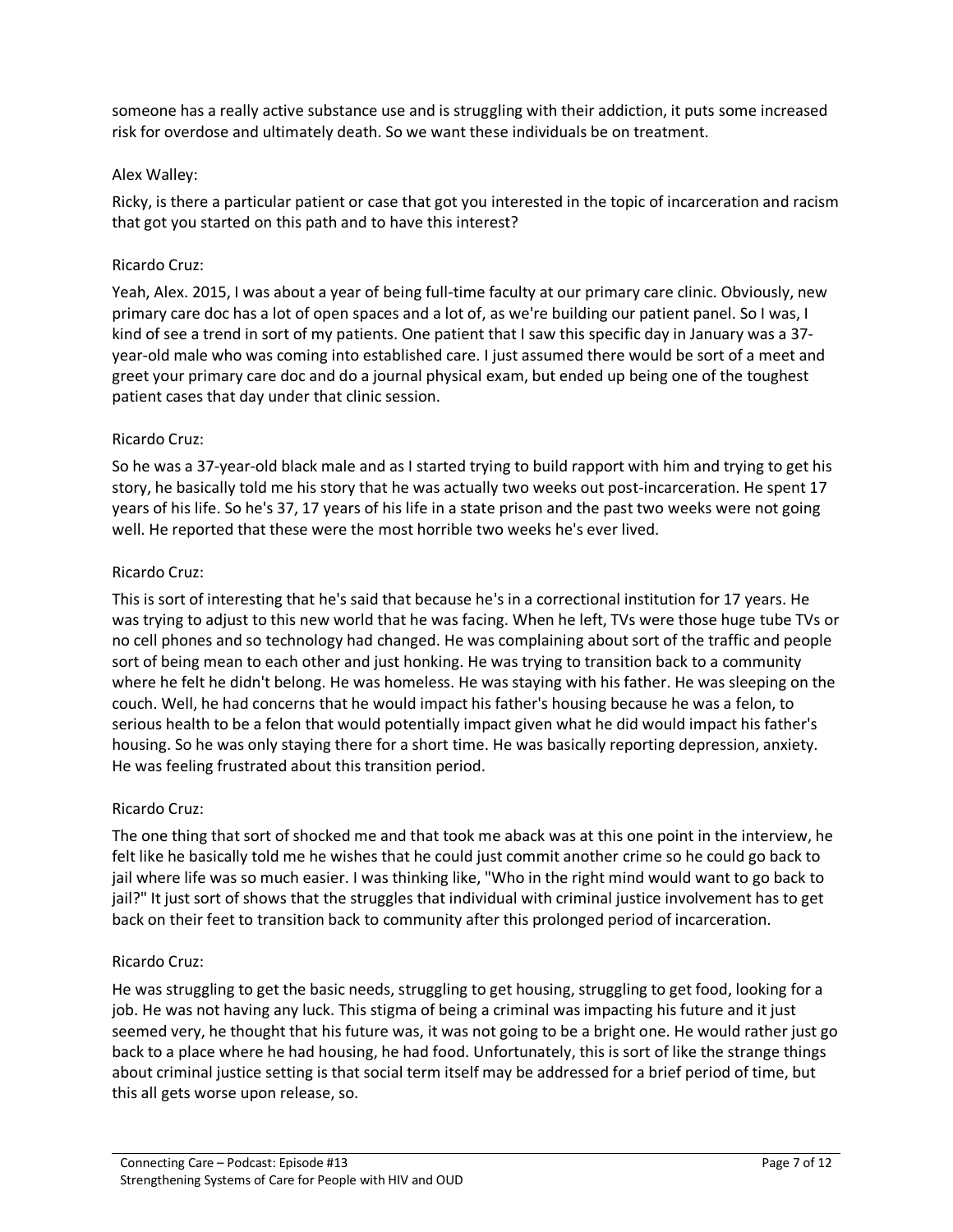# Alex Walley:

So that's the case that inspired you.

# Ricardo Cruz:

Yeah. I know it's a sad case. But after writing my documentation on this case and just sort of thinking back, I was like, "Could I have done anything different to help support this guy?" So that just sort of led me to reading, okay, this guy's coming out of jail. What does he have access to? What resources are out there for him? What community organizations are assisting this group of individuals? What should I be looking out for when it comes to depression, anxiety, trauma, PTSD. It was just a lot of things that I didn't know about that I had to read up on and learn more about.

### Ricardo Cruz:

Ultimately, what I found was that this is something that's been going on for a lot of years now in this country. Unfortunately, this is some continues to create this structural vulnerability in these individuals, the homelessness, poverty, desperate, poor health conditions and just becomes this vicious cycle.

### Ricardo Cruz:

Just to sort of finish up, I think I saw this patient maybe once or twice after this and then within like the first two months of meeting him and I haven't seen him since. I have this very sick feeling that he ended up back where he was trying to get to where life was so much easier. I assumed that he was reincarcerated.

# Alex Walley:

It's hard, that's a hard story, but I can see how it drives you. We said before, Jess said that we should be shocked at these stories, but actually they resonate. I mean, this is something that I've heard in my patients as well. So thanks for taking it on.

### Jessica Taylor:

So Ricky, the patient you just described came to your office and shared something really profound, which was that they had just left a 17-year incarceration. Sometimes that happens in a clinic visit, but oftentimes people don't just spontaneously share a history of incarceration or other criminal justice involvement because of the stigma that surrounds it, right, and because of the way that the medical community has stigmatized criminal justice involvement and sort of other issues like addiction that we've talked about on this podcast.

### Jessica Taylor:

So I'm wondering for those of us that are clinicians or in public health roles or other type of support roles, what's the right way for us to ask about incarceration? I think a lot of us feel, feel that it's an important driver of health for all the reasons that you mentioned and really want to be able to be a resource the way that you just described being a resource for your patient, and also worry about saying the wrong thing or potentially creating an experience of stigma. So I'm curious how you approach this in your practice if you ask everyone, if you don't? What words you use? What language do you think is the right fit?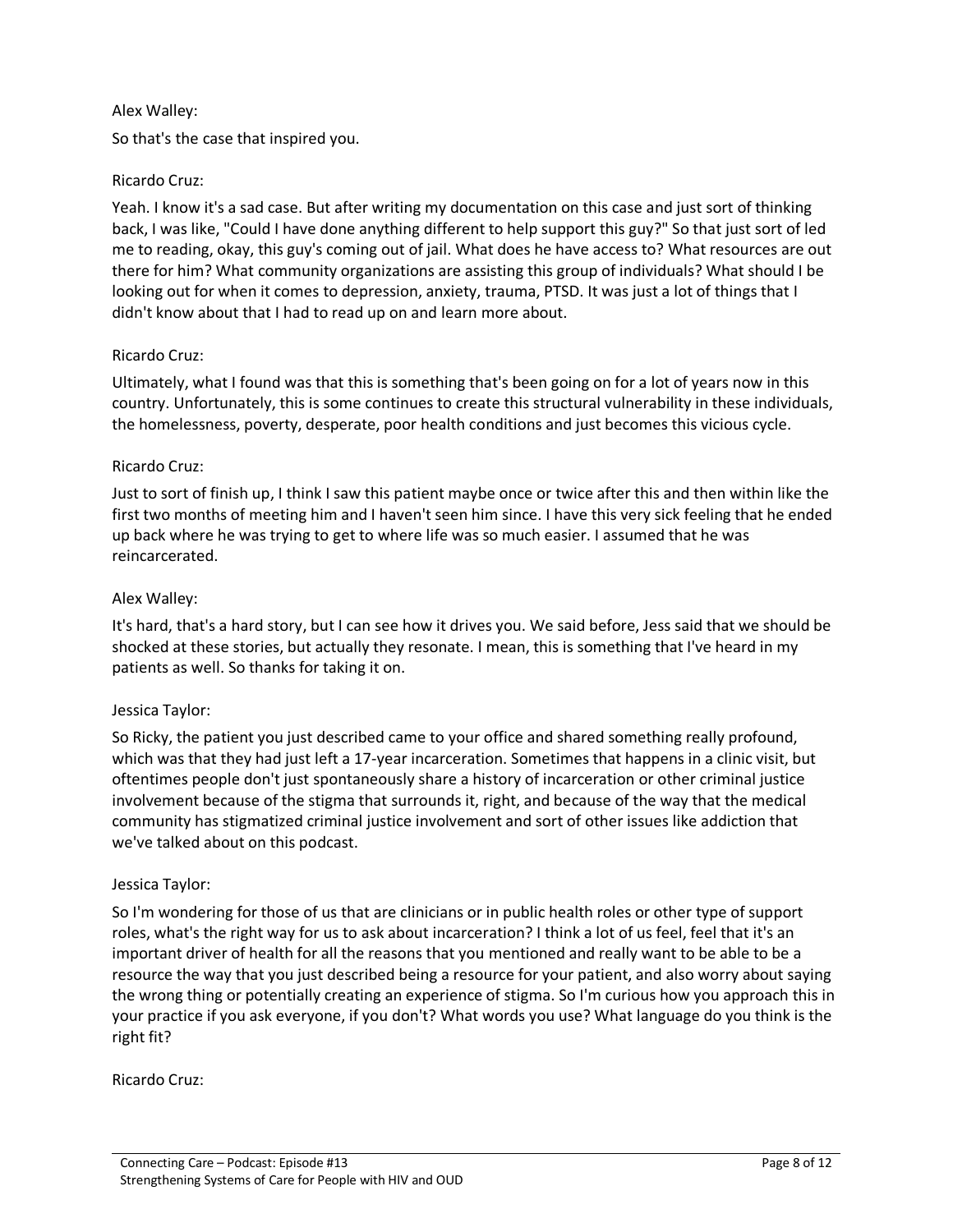That's a great question, Jess, and you mentioned one of my interests is educating medical students and residents about how to take care of this vulnerable population. I think one thing that I do highlight is we have to screen for this. Because we screen for a lot of sensitive topics every day with our patients, we talk, we discuss with our patients and screen them about risky sexual behavior, risky substance use or substance use, so why not ask for an inquirer about the history of criminal justice involvement.

### Ricardo Cruz:

I sort of pose this question to the medical students and residents that I work with and they're like, "Well, I think we shouldn't ask that because we're going to stigmatize a patient and the patient may not like that and then we'll sort of disrupt the relationship and whatever rapport we built. We'll be out, sort of be thrown out the window." I sort of play devil's advocates that we screen for all these sort of sensitive topics that may stigmatized patients all the time, but we do it in a way where we're not stigmatizing.

# Ricardo Cruz:

So the way I ask my patients or how I screen regarding criminal justice involvement is I just sort of have a simple conversation. I open it up, "Have you or your family or any of your family members have had any criminal justice or legal issues, yes or no?" Keep it open-ended, tell me about that and then let the patient sort of tell you their story. Then I get to a point where, "Have you had any legal issues and if so, have you spent any time in a correctional institution?" Then I'd say, "Tell me about that experience. How was that? Can I ask how many years of your life have you had to be in the system and just sort of, how has this impacted you?" So I just sort of keep it open-ended.

# Ricardo Cruz:

Obviously, I'm not asking have you been in jail, what you did. I think these are things that we shouldn't ask. I definitely recommend not asking about reason for being incarcerated. Then the patient questions, "Why are you asking me these questions?" I just sort to have a conversation and I say like, "Look, a lot of people have unfortunately been affected by this system and this system has negative impacts on health in a variety of ways. It's hard for you to get housing, hard for you to get a job and then if you have medical issues, it's hard for you to pay for your prescription. So, and there's organizations and there's resources out in the community that we can do something about this.

### Ricardo Cruz:

It's just about having a conversation. I don't have like a specific phrase I start with, have you or your family, any of your family have any legal problems. I just keep it open-ended and let the conversation sort of play out.

### Alex Walley:

Ricky, I've been involved in caring for people with HIV and opioid use disorder for a long time and there has been a lot of loss. But there's also a sense of optimism with HIV and opioid use disorder, because there are effective treatments. Our conversation today, given how grim and equitable and stigmatizing incarceration from the war on drug has been, especially for black, Latinx and indigenous people, why do you focus your work on it?

### Ricardo Cruz:

Thanks for asking that question, Alex. Incarceration obviously has disproportionately impacted people of color. You probably have seen the sort of staggering and very shocking sort of statistics like a black male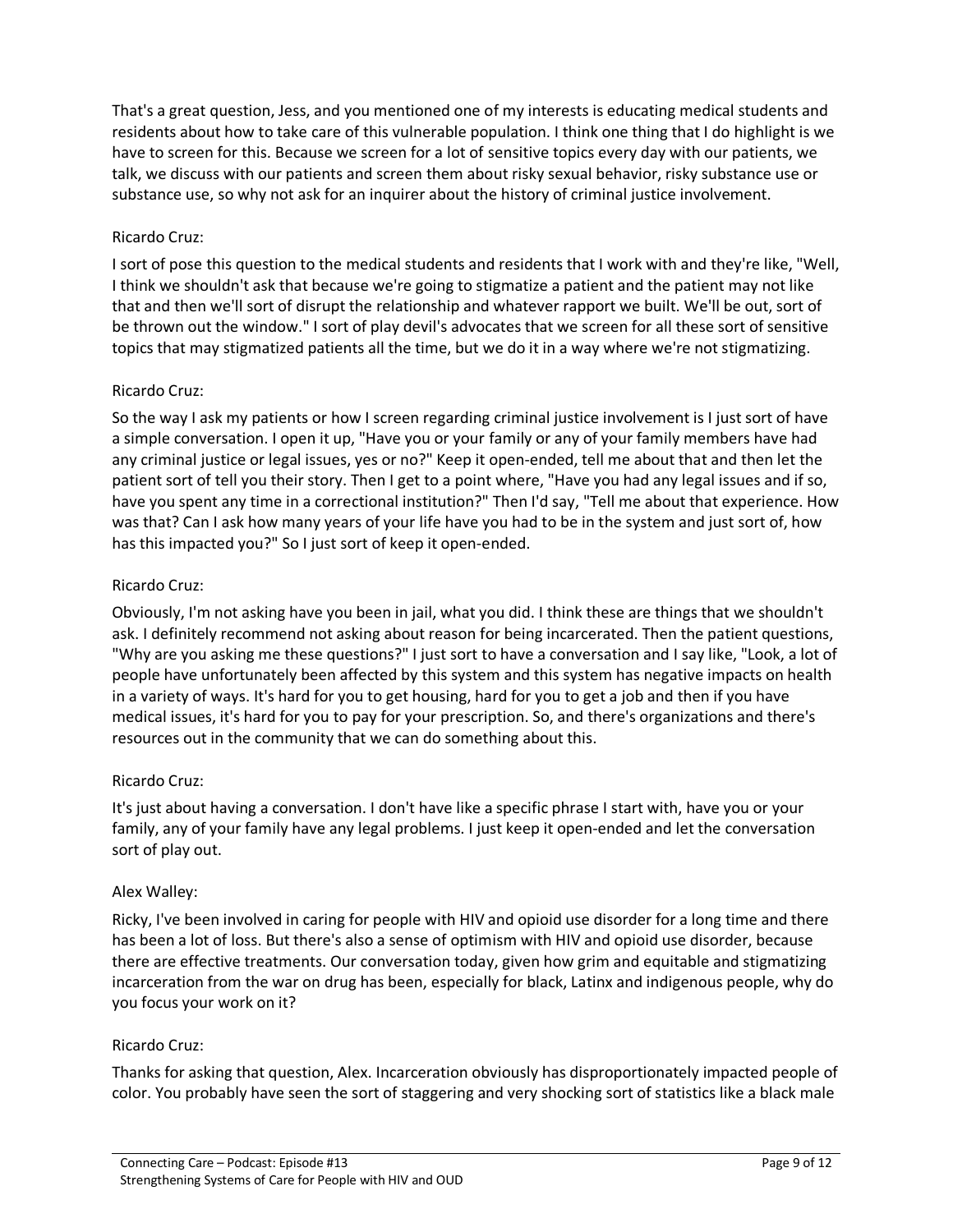born in 2001 has a one in three chance of being incarcerated in his life, Latinx male one in six, and then the same sort of disparities exist among women of color.

### Ricardo Cruz:

As a Latinx male, Latinx physician, I've sort of have seen these statistics play out in my own family and personal experience. So I have a pretty big family and I grew up with five cousins sort of similar age and it played out. I think I'm the only person that has not been involved in the system. I have personal experience with the system. Uncles and other cousins that the system has impacted and it's a shame. It's shameful. It's frustrating how the system just sort of targets people of color. We see it play it out every day still in the news. We see the horrible cases of unfair policing and individuals being incarcerated for petty stuff. But yet we have folks doing higher crimes and just sort of get to walk out on the street every day and don't get any sort of repercussions from it.

# Ricardo Cruz:

So I think that's one thing that sort of drives me to know more about the system and try to help my patients, obviously, prevent them from being involved with the system specifically with those that have addiction. Because, unfortunately, addiction is criminalized, I know we've spoken about this before. So how can I prevent them from being incarcerated and this is sort of like I think it's a component of harm reduction. Like, "Yeah, we don't want them to overdose and die, but again we don't want them to be in jail as well.

# Ricardo Cruz:

So I think someone in a conversation that, "Look, you're a black male. You're a Latinx female." Like, "You have a substance use disorder that's out of control." Let's have this conversation. These are your risk. You could potentially do something and be put in jail. I guess it's just a way to try to push to get to system is trying to advocate and counsel and prevent my patients from being involved. Then if they are involved, unfortunately, and they come out, like let's make this transition period seamless. Let's work on this together and little by little try to eliminate these barriers that this history of criminal justice involvement has on leading a normal life.

### Sim Kimmel:

Thanks for sharing all of that. It's really powerful to hear and motivating for all of us to do better and to make an impact. If you were to be talking to policymakers or health departments, what do you want them to know? What do you want them to do about this? How can we change this for the better?

### Ricardo Cruz:

I think we need to stop putting people in jail for a medical condition. I mean, I think ultimately we need to stop putting people in jail, but it really is frustrating when the best we can do for someone with a chronic medical condition like addiction is to put them in jail. It makes no sense to me. I think these patients need healthcare. These patients need housing. They need jobs. They don't need to be in the jail setting or a prison setting. So that's what I would say to policymakers is we need to stop criminalizing addiction. We need to address this in with humanity, compassion and let's just stop playing political games with people's lives. It doesn't improve people's situations when you put them in jail.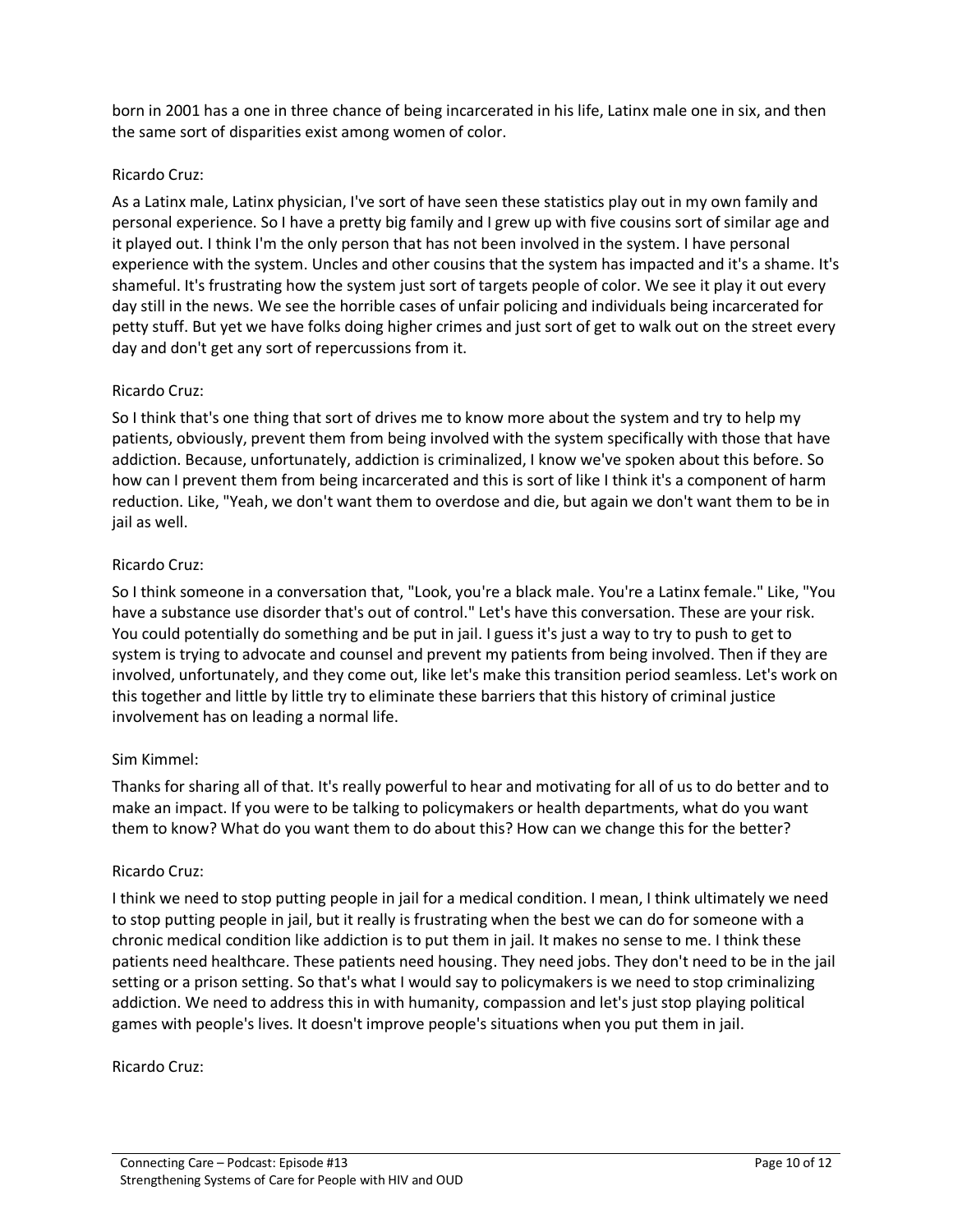Just like with the recent Massachusetts Avenue and Melnea Cass situation here in Boston, it really became frustrating where one of the ways that potentially was going to be addressed was by putting people in jail. I think that was the worst thing to do.

# Sim Kimmel:

Thanks for sharing all of that and your thoughts. I've learned a lot from hearing you reflect on taking care of patients and your experiences, and I hope our listeners also feel the same way.

# Jessica Taylor:

When you were talking about talking to patients for people of color about the risks of substance use such as incarceration, I have a handful of patients who are black where I've been able to have that conversation. It's a small number. It's patients that I know well where I feel like we've been able to talk about challenging sort of charged, high-stigma topics in a way that has felt comfortable for both of us, at least for that I think. But I will say that as a white physician I feel like I need to be really thoughtful about ensuring that I don't come across as making an assumption. I think about being really direct when I want to talk about racism in the system, having to really name that to make sure that I don't give someone an impression that I'm assuming that they would be incarcerated because they're a person of color, compound trauma and bias and stigma that people have clearly experienced in the system in the past.

# Jessica Taylor:

So I don't know. There's no single right answer to that, but I don't know if you have any thoughts on how clinicians and physicians who are white can sort of have these conversations in a way that's sensitive and appropriate and does not increase stigma and bias. We're just recognizing the fact that our workforce is not diverse enough and there are huge power gradients that often exist between physicians and patients coming into care.

### Ricardo Cruz:

Yeah, Jessica, I think you bring up a good point and I think is it better to you sort of bring... I think by you doing that obviously, you're sort of demonstrating like sort of allyship and obviously, you're this person's position. You care about this position regardless of whether this is accordance among gender and race and ethnicity. I mean, I assume that you're having this conversation after maybe some establishing some rapport already. So I think it's sort of difficult to come out and first visit and be like, "Hey, you're a black male, so you have a one-in-three-chance of being in jail. You have addiction so you should think about that, like, "Yeah." I mean, I think it's sort of if you build rapport, I don't think you should not have a conversation because I think you're doing a disservice to the patient.

### Ricardo Cruz:

I assume that you're going demonstrate that you are caring for this patient. You really care what happens and what their outcomes are. So again, I think just sort of using, addressing it in a not stigmatizing person first sort of patient-centered way is a way to do it. Like I said, like, yeah, there's not enough physicians of color. There's not enough physicians of color who do addiction work to be able to have these conversations with all the people of color who struggle with addiction. So I don't think you should feel that you need to not have the conversation and feel that you're going to stigmatize somebody.

### Jessica Taylor: